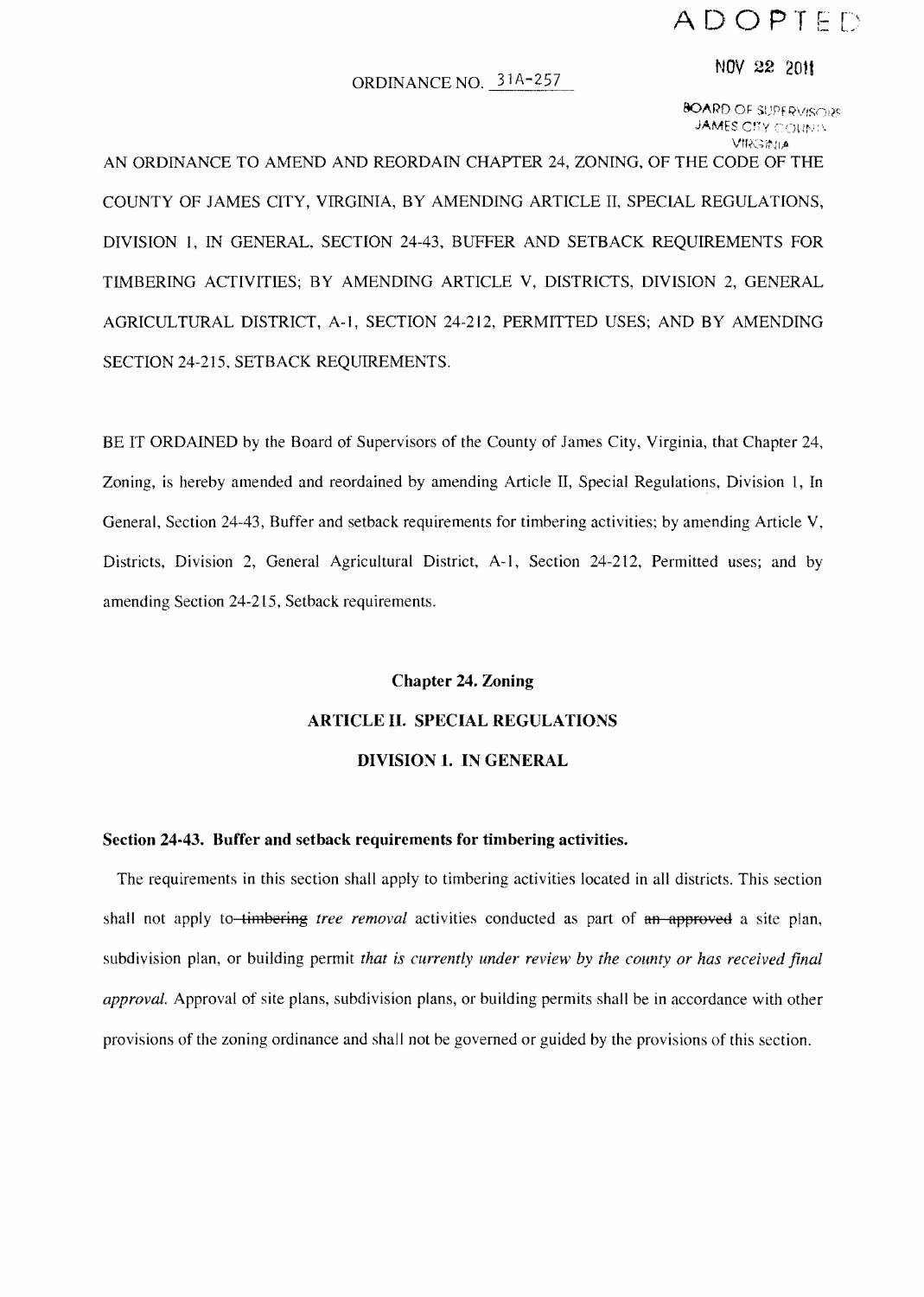Ordinance to Amend and Reordain Chapter 24. Zoning Page 2

This section shall also not apply to timbering activities where all timbering is conducted outside of the buffers or setback for timbering listed in paragraph (1), (2) or (3) or for timbering within such buffers or setback for timbering to construct access drives having a maximum width of 30 feet. The following provisions shall apply to all timbering activities subject to this section except as otherwise noted:

- (1) *Buffer along public roads.* This paragraph shall not apply to the General Agricultural District, A-1. An undisturbed buffer at least 75 feet wide shall be maintained along all public roads. No trees or other vegetation shall be removed from this buffer except as permitted under this section.
- *(2) Buffer along community character corridor.* This paragraph shall not apply to the General Agricultural District, A-I. On all other property fronting on roads that are identified as community character corridors on the Gcomprehensive Pplan, an undisturbed buffer at least 150 feet wide shall be maintained along the community character corridor on properties that are zoned residential. No trees or other vegetation shall be removed from this buffer except as permitted under this section.
- *(3) Setback for timbering.* In the General Agricultural District, A-I, a setback for timbering shall be provided in accordance with section 24 215(e). *for properties that are in the primary service area, all timbering activities shall be located a minimum of 50 feet from any public road rightof-way unless done in accordance with other provisions in section* 24-43. *This distance shall be known as the setback for timbering. In the general agricultural district, A-I, for properties outside the primary service area, there shall be no setbackfor timbering.*
- *(4) Buffer and setback for timbering measurement and determinations.* The width of required buffers and setbacks for timbering shall exclude any planned future right-of-way as designated on the Six-Year Primary or Secondary Road Plan.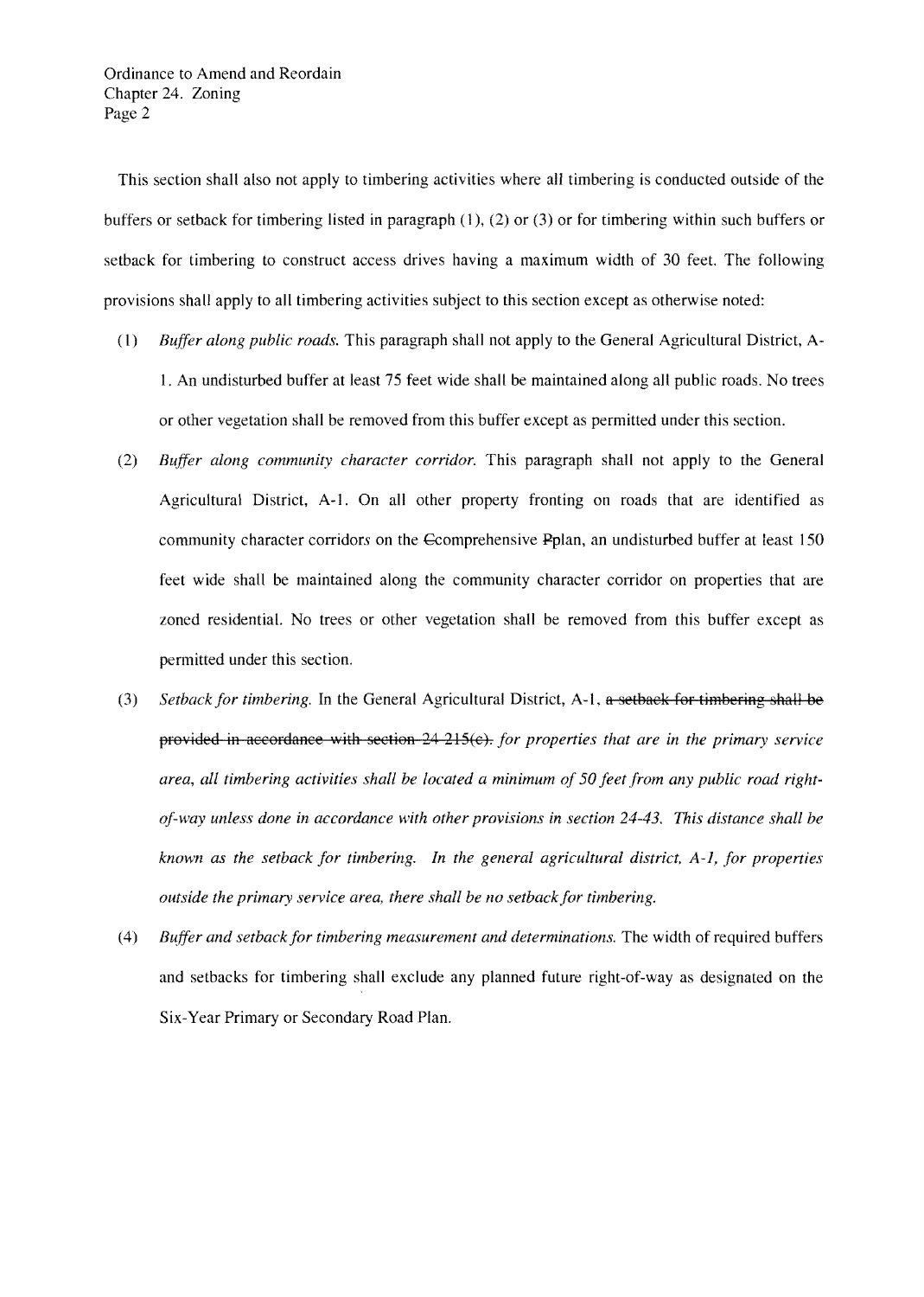- *(5) Tree protection.* Required buffer areas and setbacks for timbering shall be marked by painting trees along the interior edge of the buffer. Equipment, timber, or other materials shall not be placed within the buffer or setback for timbering area.
- *(6) Processing requirements.* Prior to commencing any timbering activities within a buffer or setback for timbering except for a 30-foot access drive, the property owner or agent shall complete aa *timber buffer modification* application and submit it along with a James City County Tax Map (with topography and planimetric detail at a scale of  $1"=200'$ ) to the planning director that shows the site's property lines, any existing and proposed driveway entrances, required buffer areas, and setbacks for timbering, and tree protection measures. The planning director shall determine whether to permit timbering activities within a buffer or setback for timbering in accordance with paragraphs (7) and (8) below. Upon approval of the application by the planning director, timbering activities within a buffer or setback for timbering may proceed. All timbering activities within a buffer or setback for timbering including location of driveways or any other land disturbing activities, shall take place only in those areas indicated on the approved map and in accordance with the methods approved by the planning director. The planning director shall have no more than 44 *ten working* days from the filing of such application to approve or disapprove the application. If disapproved, the planning director shall write a letter to the applicant identifying the revisions to be made to gain approval.
- (7) *Modifications.* The planning director may grant modifications to the buffer, setback for timbering, and tree protection requirements when, in the opinion of the planning director, an alternative design provides equivalent measures, or retains the rural character of the property, or when buffers, setbacks for timbering, or tree protection are unnecessary due to a site's physical conditions such as topography or presence of streambeds, wetlands or other natural features. The planning director may also permit tree removal within the buffer or setback for timbering when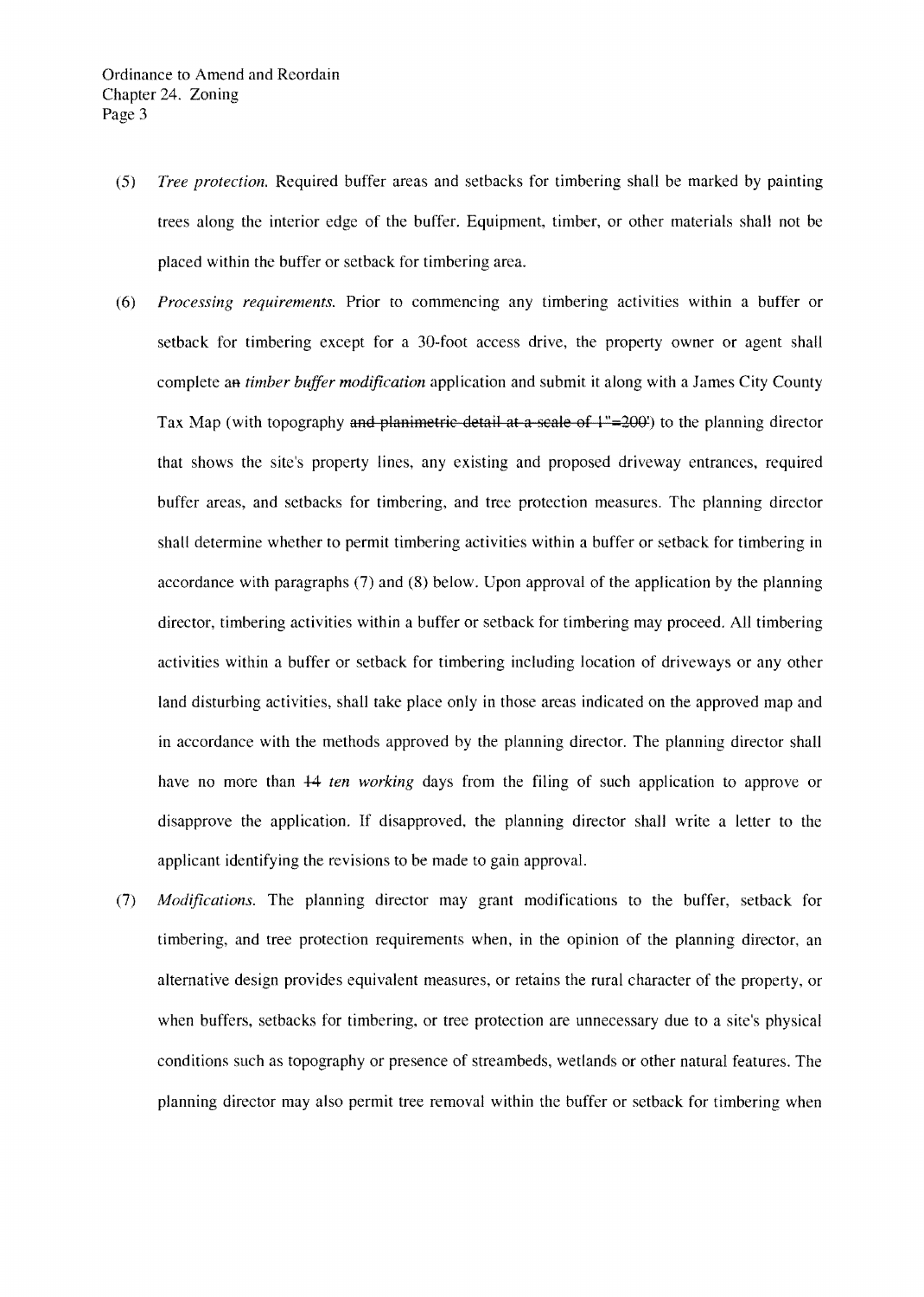trees are weakened, dying, diseased, or insect damaged, or, in the opinion of the state forester *or a certified horticulturalist,* unlikely to survive or such removal will enhance the long term effectiveness of the buffer or setback for timbering as a visual barrier.

- (8) *Partial timbering within a buffer or setback for timbering.* The planning director may approve partial timbering of buffer areas and setback for timbering and the use and type of equipment for partial timbering, after considering the following:
	- a. The effect of the timbering on the long-term effectiveness of the buffer area, or setback for timbering and on adjacent roads and properties;
	- b. The anticipated development of the property and the surrounding area;
	- e. The condition of any adjacent dwelling or subdivision including whether the structures are abandoned or dilapidated;
	- d. Any recommendations of the state forester *or certified horticulturalist,* including recommendations on the use and type of equipment for partial timbering;
	- e. The health and diversity of trees with emphasis on protection of mixed hardwood trees, and the reforestation of the buffer or setback for timbering; and
	- f. The market value of the timber in the buffer or setback for timbering and the timber to be removed, and the market value of the timber on the balance of the property.
- *(9) Development review committee review.* The development review committee shall consider the timbering *buffer modification* application if there are unresolved problems between the applicant  $\Theta$ *e and* the planning director.
- *(10) Tree Replacement.* If timbering occurs within the buffers or setbacks for timbering described above in paragraphs (I), (2) and (3) and such timbering is not approved in accordance with paragraphs (7) and (8) above, trecs shall be replaced at a ratio of one tree for each 800 square feet of area timbered. All replacement trees shall be of a species native to eastern Virginia. Such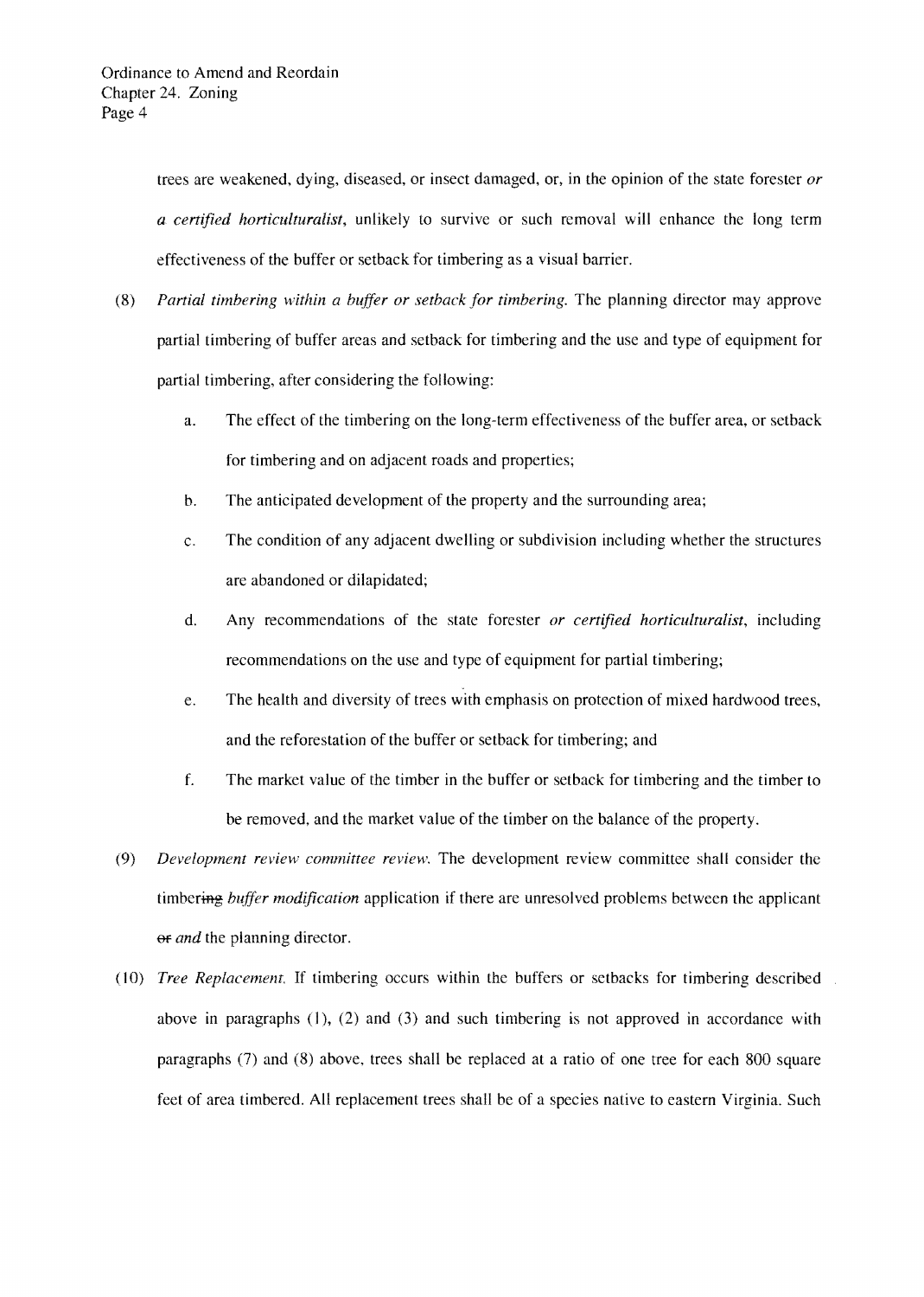trees shall meet the standards for trees stated in section 24-2. The number and type of trees and their placement shall be approved by the planning director.

All trees shall be planted within 30 days from the date the trees were removed from the buffer or setback unless such period does not fall within the planting season. In such cases, their replacement in the next planting season (October 1 through March 3 I) shall be guaranteed by entering into a written agreement with the county and furnishing to the county a certified check, bond with surety satisfactory to the county, or a letter of credit in an amount to cover all costs of the plantings and their installation as estimated by the planning director. Such written agreement shall be entered into and such financial guarantee shall be provided to the Geounty within 30 days from the date the trees were removed. The form of the agreement, financial guarantee, or type of surety shall be to the satisfaction of and approved by the county attorney. If the improvements are not completed in a timely manner, the planning director shall proceed to complete the improvements by calling on the surety or financial guarantee. After the first full growing season (February I to November 30) after planting, any trees not in a healthy growing condition or determined to be dead, diseased, or dying, shall be replaced as determined by the planning director. Thereafter, all trees shall be maintained in a healthy growing environment and in a healthy growing condition.

The planning director may allow some or all of the trees required by this paragraph to be planted outside the buffer or off-site when, if in the opinion of the planning director, such an alternative mitigates the environmental, buffering, or wildlife habitat impacts of the tree removal.

(11) *Violations and penalties.* Prior to any criminal or civil enforcement under this section, the administrator or his designee shall give five days written notice of the violation to the owner of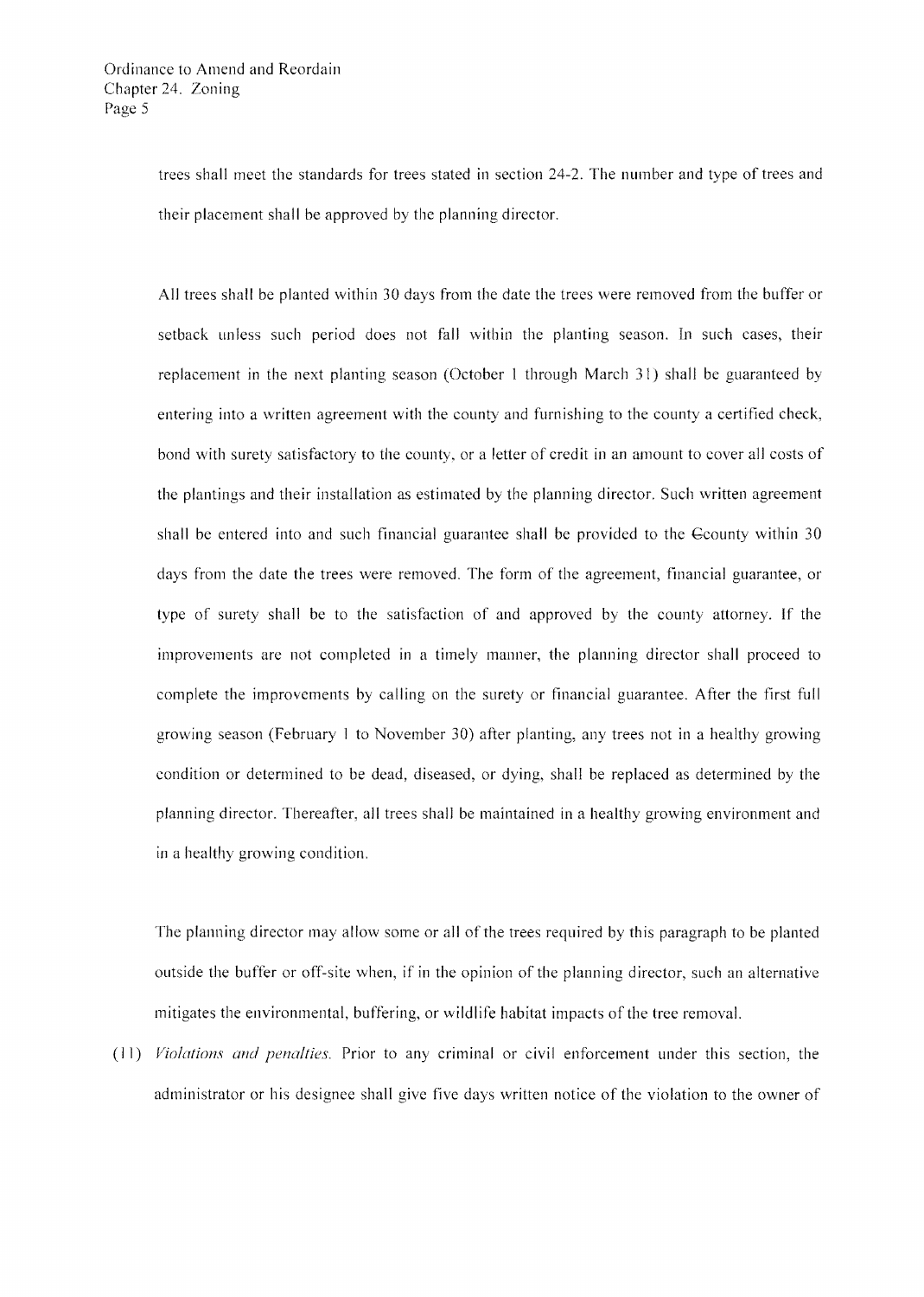the property prior to commencing enforcement. The violation of any provision of this section concerning tree replacement in paragraph 10 above is subject to a civil fine pursuant to section 24-22. The violation of any other provisions in this section is subject to a criminal sanction under section 24-22.

#### ARTICLE V. DISTRICTS

### DIVISION 2. GENERAL AGRICULTURAL DISTRICT, A-I

#### Section 24-212. Permitted uses.

In the General Agricultural District, A-I, structures to be erected or land to be used shall be for the following uses:

Silviculture, with timbering in accordance with Section 24-215(e).

*Timbering in accordance with section 24-43.* 

#### Section 24-215. Setback requirements.

(a) Structures, except those associated with intensive agricultural uses, shall be located a minimum of 50 feet from any street right-of-way which is 50 feet or greater in width. If the street right-of-way is less than 50 feet in width, structures shall be located a minimum of 75 feet from the centerline of the street; except that where the minimum lot area is three acres or more, the minimum setback shall be 75 feet from any street right-of-way which is 50 feet or greater in width and 100 feet from the centerline of any street right-of-way less than 50 feet in width. Devices for nutrient management plans, pens, and structures associated with intensive agriculture shall be 250 feet from any dwelling not owned by the operator of the use, all property lines not associated with the use, all public roads, and 1,000 feet from platted residential subdivisions, residentially zoned districts, areas designated for residential use on the